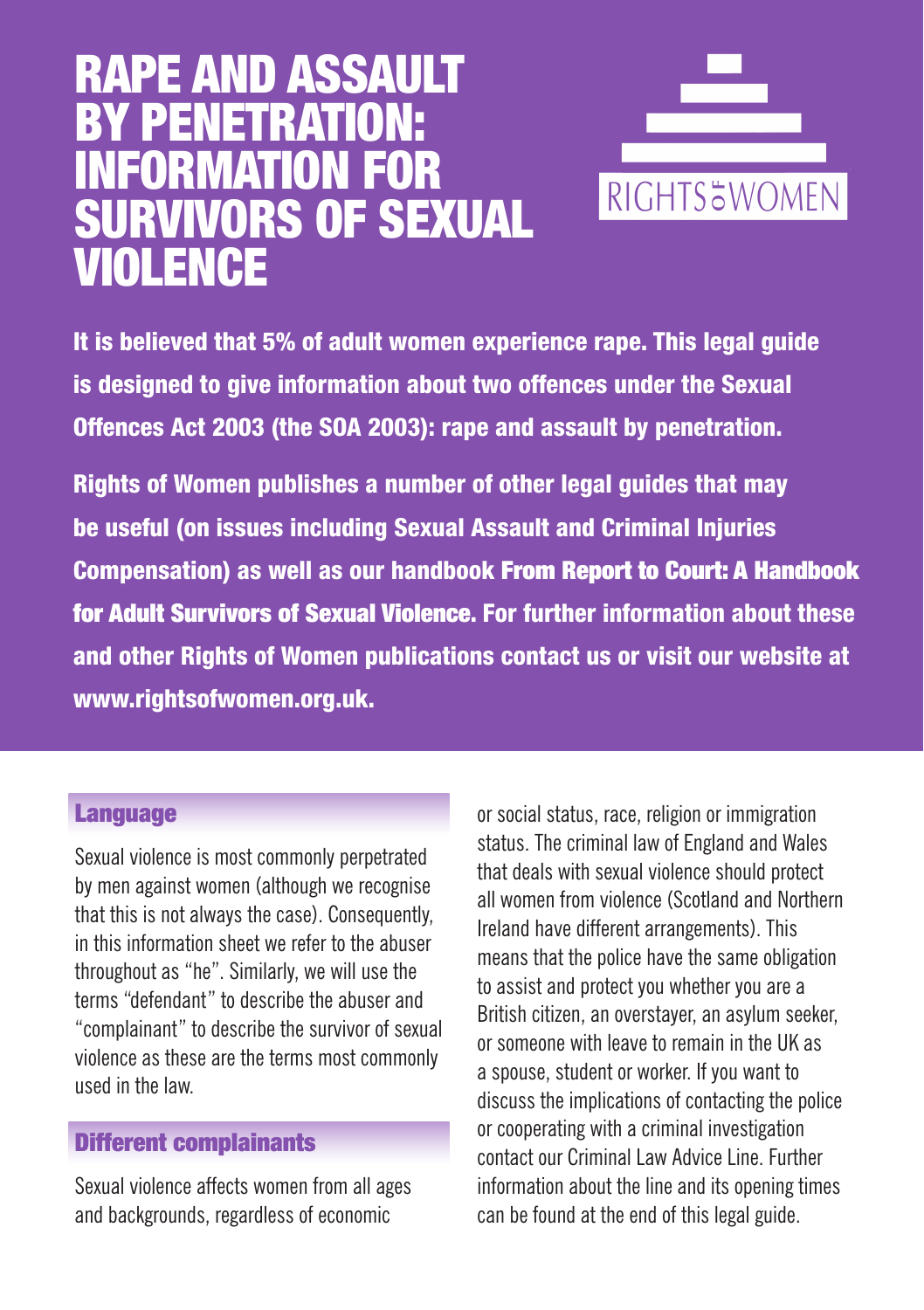#### Which law applies?

The SOA 2003 was a significant overhaul of the law that deals with sexual violence. It removed from the law a number of offences like indecent assault and buggery and replaced them with new offences such as **rape** and **assault by penetration**.

The SOA 2003 came into force at **midnight on 1 May 2004**. This means that any rape or asault that took place **after** midnight on 1 May 2004 will be dealt with under the SOA 2003 as explained in this legal guide. If the rape or assault took place **before** midnight on 1 May 2004 then the law that deals with the offence may be the **Sexual Offences Act 1956** and this legal guide will not apply. If you do not know when the offence was committed and it cannot be proved that it occurred either before or after midnight on 1 May 2004 then the defendant may still be convicted of an offence (under section 55 **Violent Crime Reduction Act 2006**).

#### The age of the complainant

Under the SOA 2003 a person can legally consent to sexual activity if she or he is 16 years old or over. If a child is under 13 years old then in law she is held **not to be able to consent** to sexual activity (even if she expressed consent or believes that she is able to decide whether or not to consent to sexual activity). A person who is between the ages of 13 and 16 has the capacity or ability to consent to sexual activity but it is against the law for her or him to do so.

Consequently, a number of offences under the SOA 2003 refer to the age of the complainant. Section 1 SOA 2003 creates the offence of rape while section 5 creates the offence of rape of a child under 13.

This legal guide is designed to assist adult survivors of sexual violence. It will not discuss child sex offences or offences that relate to under 13 year olds. See **Other useful contacts** for details of organisations that may be of assistance to children and their families.

### Consent

Both rape and assault by penetration are **non-consensual sexual offences**. This means that they are offences because the complainant did not consent to the sexual activity concerned. Consent can be expressed, for example, through a verbal statement that a person wishes to engage in sexual activity, or implied, for example, by their behaviour. Consent can be given immediately before sexual activity is entered into or it can be given through a couples' habit or behaviour (for example, a couple may regularly wake each other up with consensual sexual activity). Consent may also be given for a specific act but not others, for example, a woman may consent to sexual touching but not to penetration, or she may consent to vaginal penetration but not to anal penetration.

Under section 74 SOA 2003 consent is defined as having the **freedom** and **capacity** to choose.

Having the **freedom** to choose means being able to exercise real choice about whether to engage in sexual activity or not. A complainant may not be able to refuse sexual activity because violence or threats are used against her or she is detained against her will. She may have been denied access to her children or financial support. Whether or not a particular threat is capable of preventing her from being able to choose will depend on a number of factors, including the complainant's age and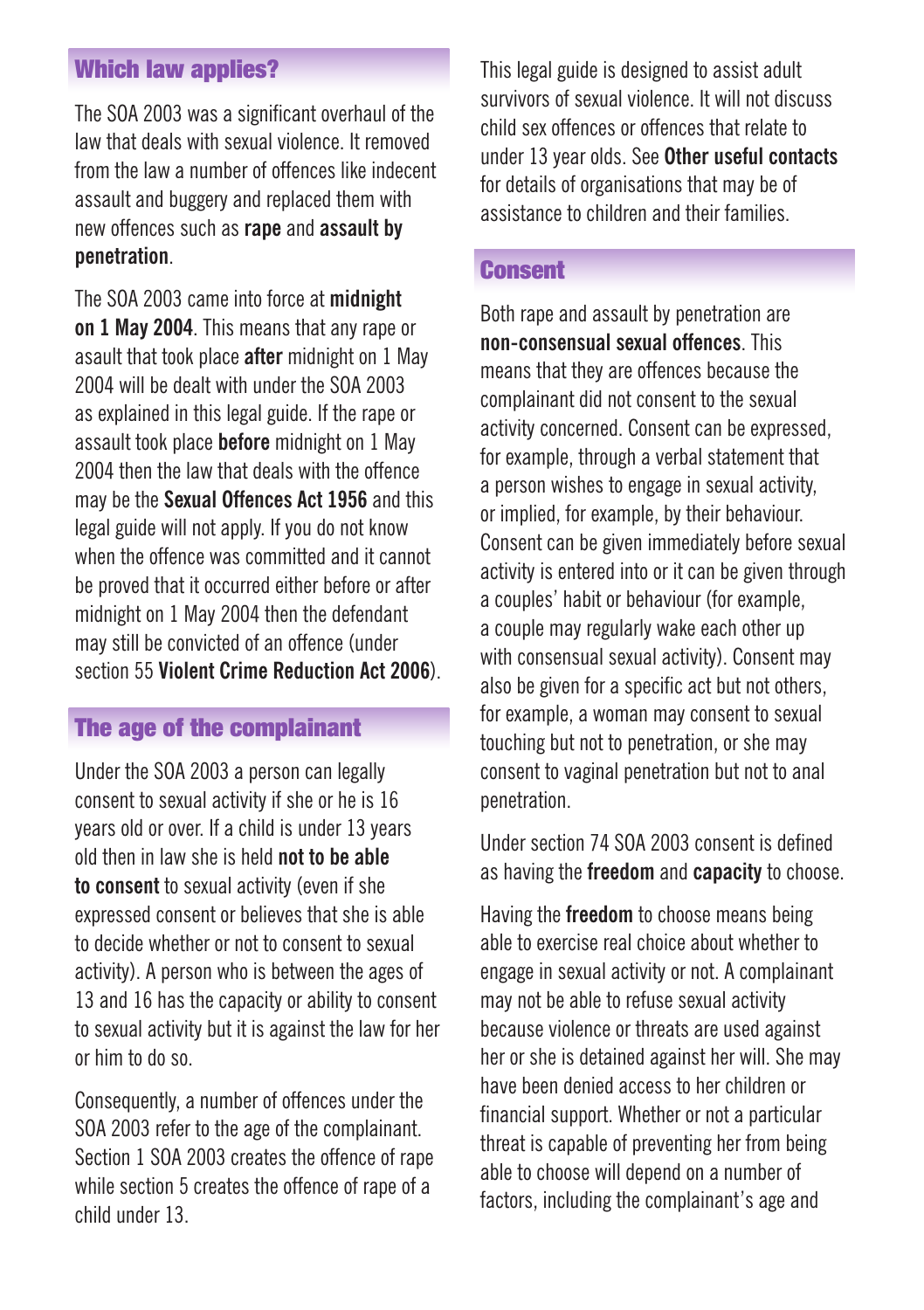personal circumstances as well as whether it is likely the particular threat would be carried out.

Having the **capacity** to choose refers to the ability a person has to make a particular choice. There is no definition of capacity in the SOA 2003 but case law states that a person will not have the capacity to consent if she has no real understanding of what is involved. A woman will not therefore have the capacity to consent to sexual activity if she does not have enough knowledge or understanding of what is involved to make a decision. If a complainant does not have the capacity to consent to sexual activity because, for example, she has severe learning difficulties, then a defendant may be charged with sexual activity with a person with a mental disorder impeding choice (under section 30 SOA 2003).

In order for an offence to have been committed the defendant **must not have reasonably believed** that the complainant consented to the sexual activity. A defendant could not argue that he believed in the complainant's consent because of the way she was dressed because this could not reasonably effect the defendant's belief (or lack of belief) in consent. A defendant will not have a reasonable belief in consent if:

- $\bullet$  he knows or believes that the complainant has not consented;
- $\bullet$  he is reckless (indifferent to) whether or not she has consented.

This means that a man who has sexual intercourse with a woman without attempting to find out whether she consents to sexual activity or not has committed the same crime as the man who knowingly has sexual intercourse with a woman without her consent.

Whether the defendant's belief in the complainant's consent is reasonable or not is determined by looking at all the circumstances of the case. This includes any steps that the defendant took to find out whether the complainant was consenting (such as asking her).

Finally, the SOA 2003 outlines certain situations where in law it will be harder or impossible for the defendant to argue that the complainant consented to the activity and that the defendant reasonably believed that she consented. These include where the defendant deceives the complainant as to his identity or gives her a substance without her knowledge or consent that has the effect of overpowering her. These situations are known as "presumptions". For further information on consent and the presumptions see **From Report to Court**.

#### Voluntary intoxication, capacity and sexual activity

In order to consent to sexual activity a person must have the freedom and capacity to choose (see above). However, there may be some circumstances where a woman's capacity to choose to enter into sexual activity is affected because she has voluntarily consumed alcohol or another substance (this is often referred to as **voluntary intoxication**).

If a complainant has temporarily lost her capacity to choose whether or not to have sexual intercourse and sexual intercourse takes place then (depending on whether the defendant has a reasonable belief in her consent) the defendant will have committed rape. Whether or not a woman has lost the capacity to consent depends on her ability to understand and make a decision at the time the sexual activity took place. While some people may be able to consume significant quantities of alcohol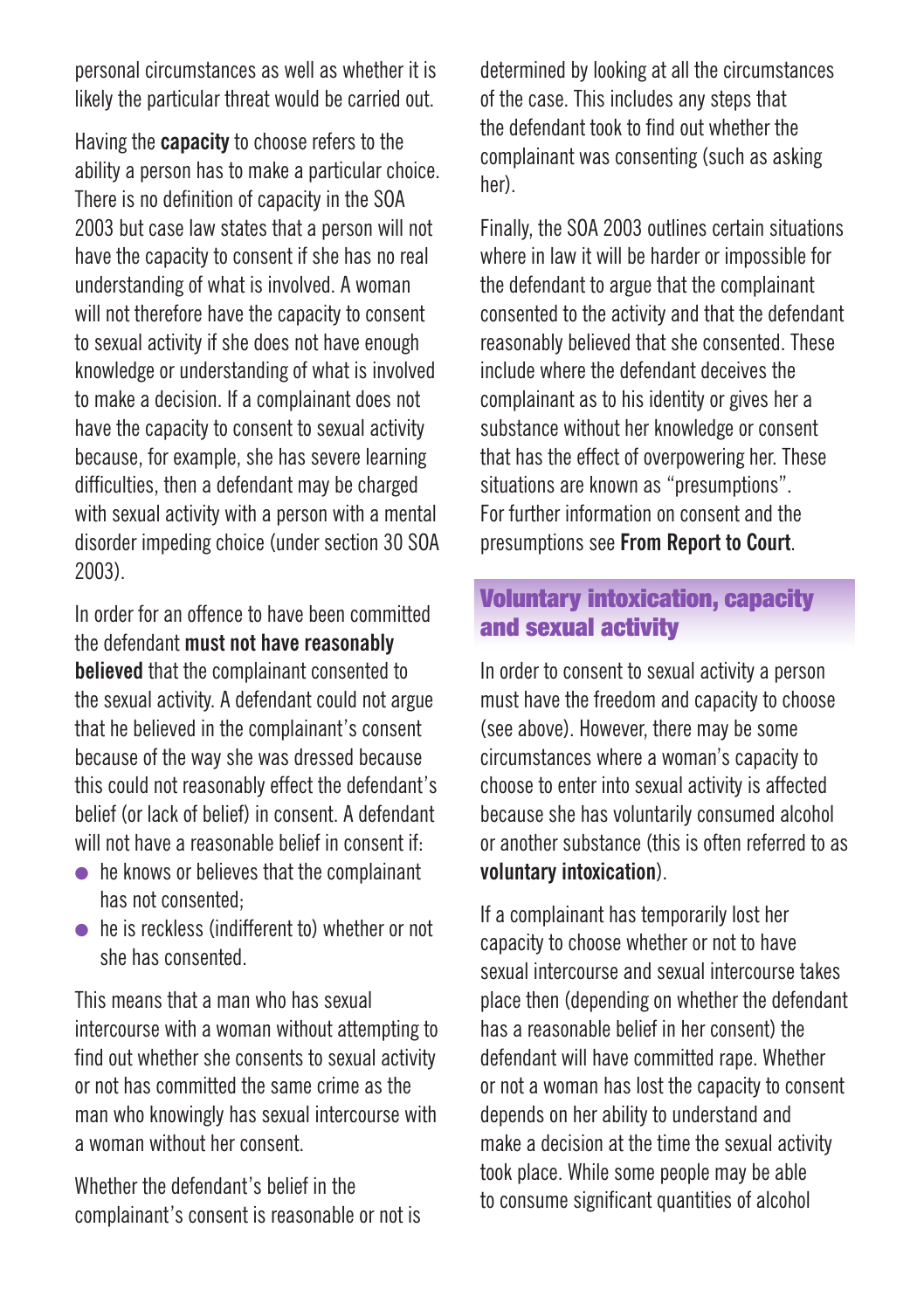without losing their capacity to consent others may not. A person's response to alcohol may also differ from day to day. A complainant may have lost the capacity to consent without having lost consciousness. If the complainant is asleep or unconscious when the sexual activity occurs then there is a presumption that the complainant did not consent and that the defendant did not reasonably believe that she consented.

Where the complainant has consumed significant quantities of alcohol or another substance but did in fact consent to sexual activity then no offence is committed, even if the woman concerned would not have consented if she had not consumed the alcohol or substance.

While the new definition of consent introduced by the SOA 2003 was designed to ensure that more perpetrators of sexual violence are convicted of criminal offences, there may be practical issues that make it difficult for an offence to be investigated or prosecuted. For example, it may be that the complainant cannot remember the incident either well or at all because of her use of alcohol or drugs. A woman may be questioned on whether or not she can be sure of what happened if her ability to remember the incident has been affected by the fact that she drank a significant quantity of alcohol.

#### **Rape**

Under section 1(1) SOA 2003 a defendant is guilty of rape if:

- $\bullet$  he intentionally penetrates the complainant's vagina, anus or mouth with his penis;
- $\bullet$  the complainant did not consent to the penetration; and

 $\bullet$  the defendant did not reasonably believe that the complainant consented.

The new offence of rape in section 1(1) SOA 2003 includes oral and anal penetration with a penis. This is a change from the previous law which was only concerned with vaginal penetration and used other offences to criminalise these forms of sexual violence.

In law "penetration" is considered to be a continuing act, so if a man penetrates a woman with her consent, but then she withdraws her consent, his continuing penetration following her withdrawal of consent will be rape. The slightest amount of penetration is enough for an offence to have been committed.

A number of terms are used in relation to rape that appear to differentiate between different types of rape depending on who the defendant is and what relationship he has (if any) with the complainant. For example, reference may be made to marital rape, acquaintance rape, date rape or stranger rape. None of these phrases have any legal meaning as it is not relevant what relationship, if any, a defendant has or had to a complainant. Nor is it relevant if the act complained of occurred within a relationship. If the defendant intentionally penetrates with his penis the vagina, anus or mouth of the complainant without her consent where he does not reasonably believe in her consent the defendant has committed rape, regardless of the circumstances in which the incident occurred.

## Criminal proceedings and sentencing

Although all criminal proceedings start in the Magistrates' court, rape can only be dealt with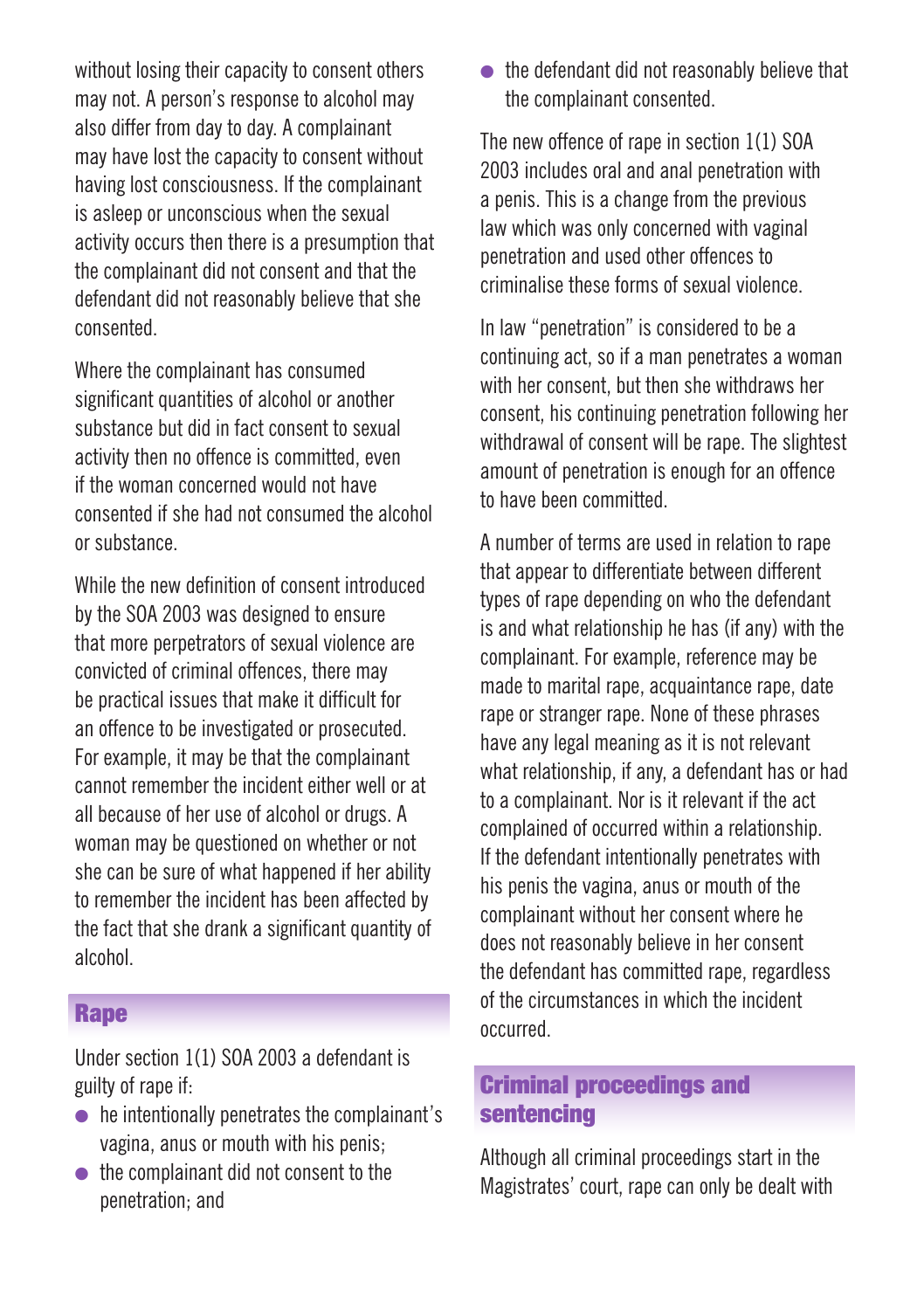by the Crown Court. The maximum sentence someone convicted of the offence can receive is life imprisonment. For further information on sentencing see **From Report to Court**.

### Assault by penetration

Under section 2(1) SOA 2003 a defendant is guilty of assault by penetration if:

- $\bullet$  he intentionally penetrates the vagina or anus of another person with a part of his body or anything else;
- $\bullet$  the penetration is sexual:
- $\bullet$  the complainant does not consent to the penetration; and
- $\bullet$  the defendant does not reasonably believe that she consents.

The sections on consent and penetration discussed above also apply to this offence.

The penetration may be by a part of the defendant's body (his finger or tongue) or with an object (such as a vibrator or bottle). If the penetration is using the defendant's penis then the relevant offence is rape rather than assault by penetration. A defendant can be tried for assault by penetration in circumstances where the complainant does not know what she was penetrated with because the offence can be committed with any object.

Penetration of the mouth **is not** included in this offence (as it is in rape, see above). However,

sexual penetration of a woman's mouth (for example, with the defendant's tongue) would be considered sexual assault. See Rights of Women's legal guide **Understanding Sexual Assault and Causing Someone to Engage in Sexual Activity**.

#### Criminal proceedings and sentencing

Although all criminal proceedings start in the Magistrates' court, assault by penetration is considered to be as serious an offence as rape. It can only be dealt with by the Crown Court and the maximum sentence someone convicted of the offence can receive is life imprisonment. For further information on sentencing see **From Report to Court**.

**The law relating to sexual violence is complex and we have provided a basic overview of the law and terminology. We would strongly advise you to seek legal advice by telephoning our legal advice line.** 

**For further information on sexual offences, their investigation and prosecution please see our handbook** *From Report to Court: A Handbook for Adult Survivors of Sexual Violence***. The handbook is available to download free of charge from our website.**

Please note that the law referred to in this legal guide is as it stood at the date of publication. The law may have changed since then and accordingly you are advised to take up to date legal advice. Rights of Women cannot accept responsibility for any reliance placed on the legal information contained in this guide. This legal guide is designed to give general information only. **© Rights of Women June 2008**